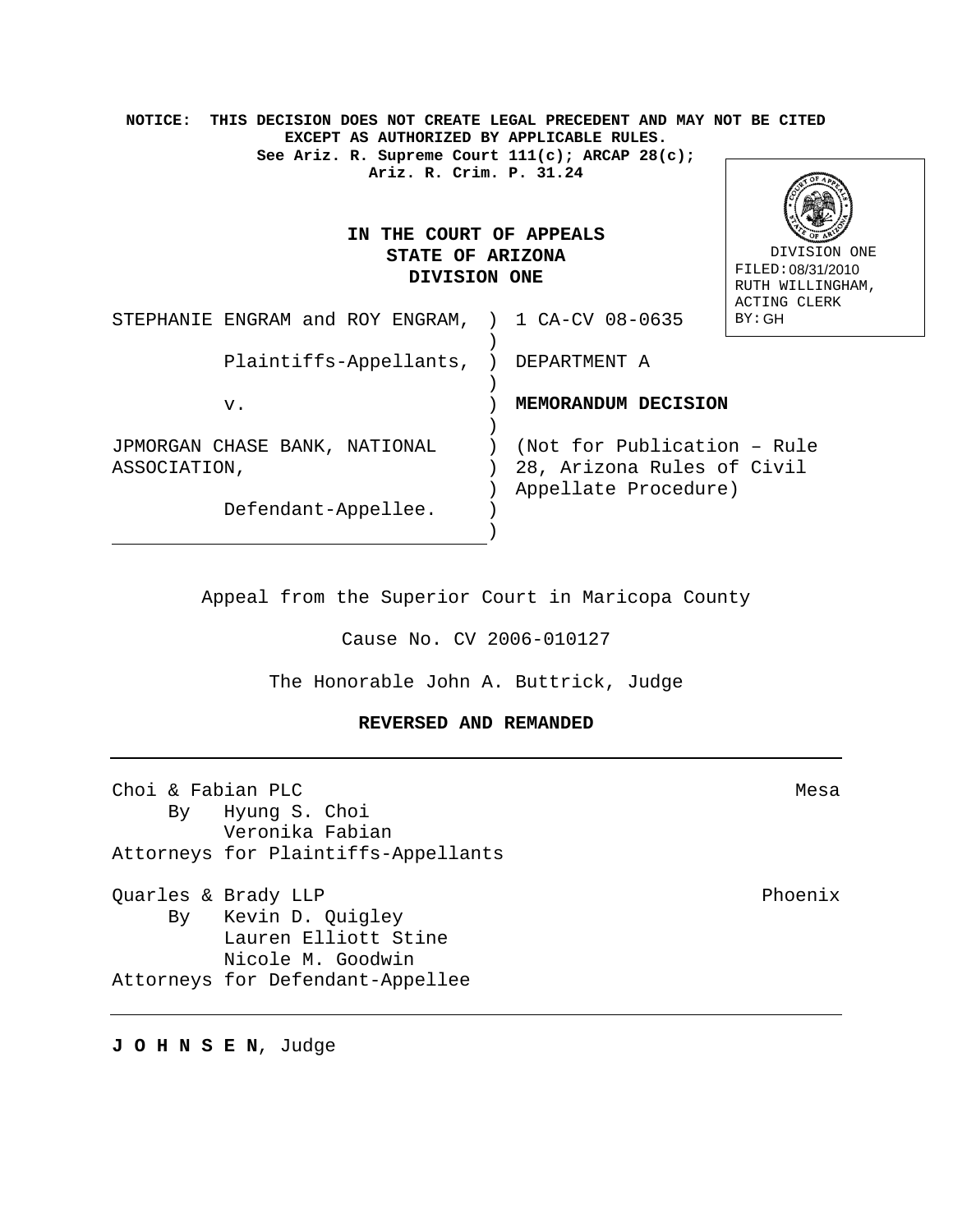**¶1** Stephanie and Roy Engram appeal the superior court's entry of summary judgment in favor of JPMorgan Chase Bank, N.A. ("Chase") on their claims for wrongful repossession and conversion and on Chase's claim for breach of contract. For the following reasons, we reverse and remand the judgment.

## **FACTS AND PROCEDURAL BACKGROUND**

**¶2** The Engrams bought a car in February 2005. The sales price, with tax, registration and fees, totaled \$13,277. The Engrams made a cash down payment of \$3,500; the dealer agreed to finance the remaining balance pursuant to a Motor Vehicle Retail Installment Sales Agreement and Purchase Money Security Agreement ("Security Agreement"). Under the Security Agreement, the Engrams promised to pay 60 monthly payments of  $$303.10.^1$  $$303.10.^1$  $$303.10.^1$  The Engrams also promised in the Security Agreement to insure the car "for its full value against loss or damage."

**¶3** The Security Agreement identified several events of default, as follows:

> Any one of the following shall constitute an Event of Default: (1) Your failure to pay when due any indebtedness secured hereby; (2) If any warranty, representation or statement made herein or furnished to us by you or on your behalf in connection with this Contract proves to have been false in any material respect when made or furnished;

 $\overline{a}$ 

<span id="page-1-0"></span>According to a disclosure on the first page of the Security Agreement, the total "amount financed" was \$10,977; the "annual percentage rate" of the loan was 22 percent, and the payments due over time would total \$18,186.00.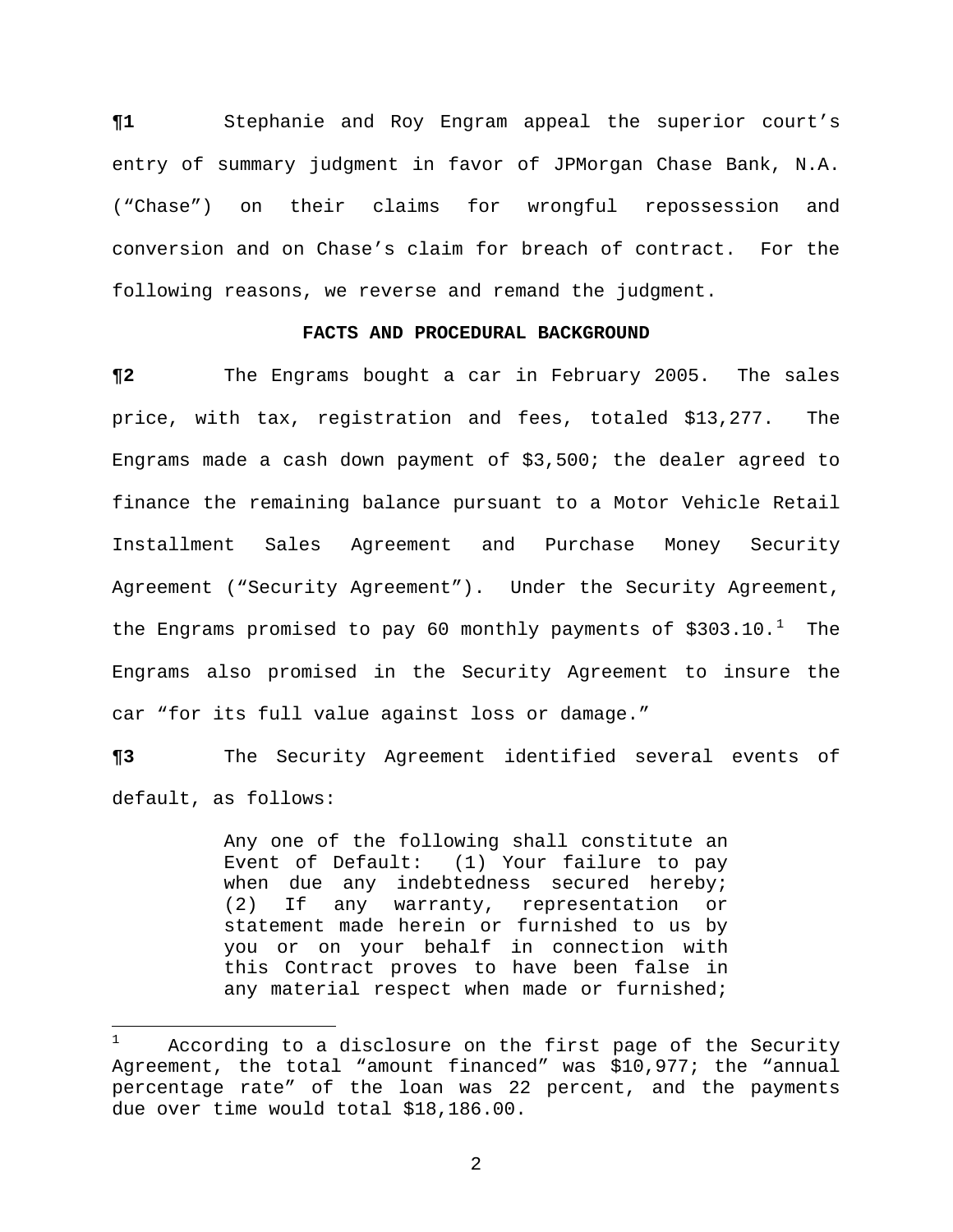(3) The commencement of any bankruptcy . . .  $i$  (4) If the Vehicle is sold . . .  $i$  (5) The occurrence of any adverse change in your financial condition deemed material by us, or if, in our judgment the Vehicle becomes unsatisfactory in character or value, or if we reasonably deem ourselves insecure; (6) If you default in performing any of your obligations, promises, covenants or agreements contained herein or in any other agreement, paper or document given by you to us.

The Security Agreement further described the rights and remedies

of the creditor:

Upon the happening of any of the foregoing Events of Default and at any time thereafter, we may, at our option, and without notice to you, declare all of your indebtedness to us to be immediately due and payable, and we shall have the rights, duties and remedies of a secured party, and you shall have the rights and duties of a debtor, under the Uniform Commercial Code as adopted in the State of Arizona, and without<br>limitation thereto, we shall have the limitation thereto, we shall have the<br>following specific rights: (a) To take following specific rights: immediate possession of the Vehicle without notice or resort to legal process . . . .

**¶4** The dealer assigned the Security Agreement to Chase. The Engrams repeatedly were late with their monthly payments, but Chase accepted the late payments and assessed late charges and assessments. As of June 26, 2006, however, the Engrams were \$908.50 past due. Chase intended to repossess the car and on July 7 talked to Ms. Engram about "hand[ing] [it] over" to the bank.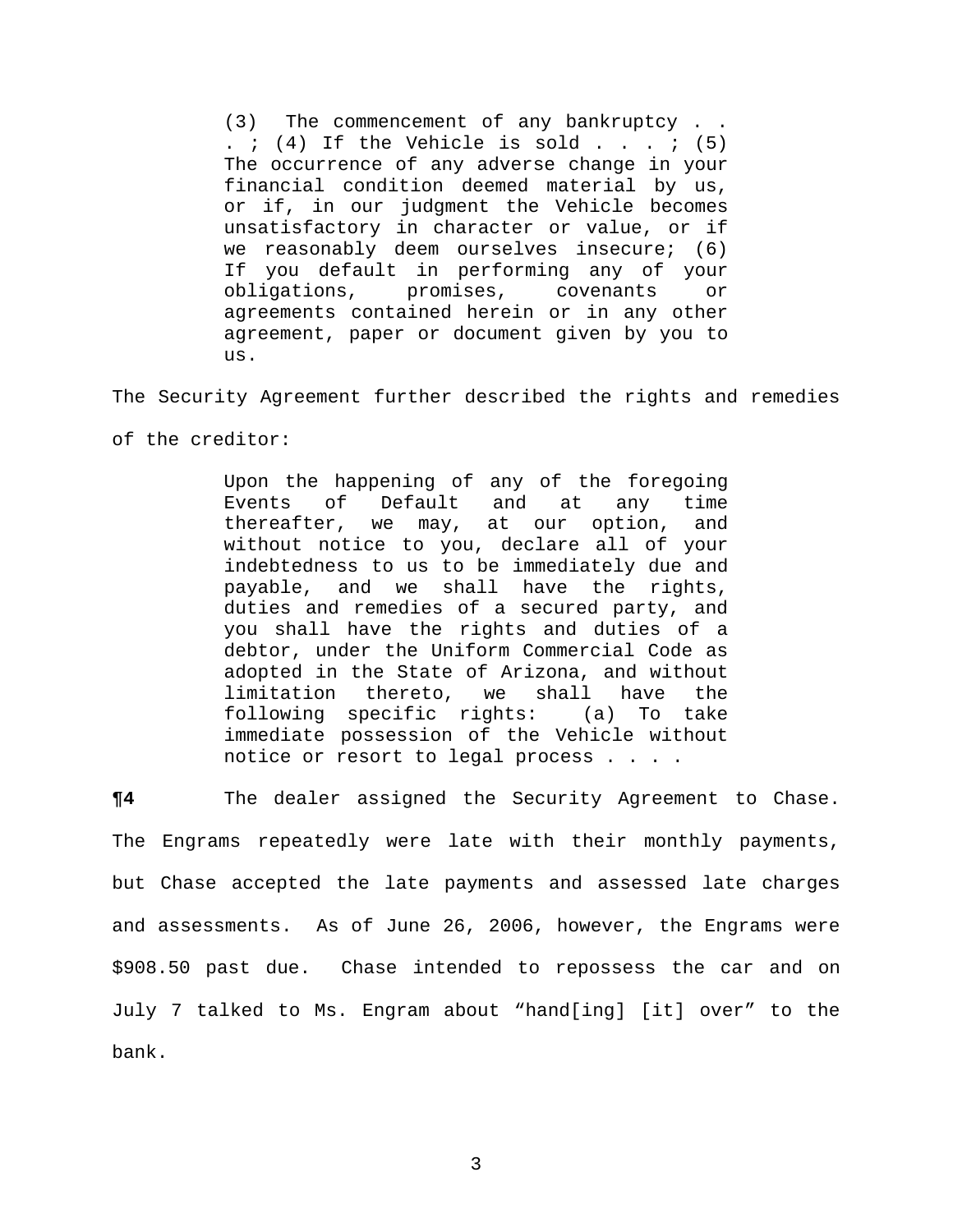**¶5** In support of the Engrams' motion for partial summary judgment, Ms. Engram averred that on July 5, she "spoke to someone in Collections at Chase who told me that if I made all of my past due payments, they would not repossess the vehicle." The morning of July 10, Ms. Engram went to a Chase branch and asked a teller how much was owing; the teller responded that the Engrams "needed to pay \$908.50." Ms. Engram gave the teller \$908.50 and asked the teller whether there was anything else she needed to do to avoid having the car repossessed. The teller responded that there was nothing else she needed to do to avoid repossession. Out of an abundance of caution, Ms. Engram asked another employee at the branch to check with "the main office" to see that the account was in order. That employee went into an office and returned to say "that he had confirmed with the main office that my account was in order." The payment receipt the teller gave Ms. Engram bears a time of 10:13 a.m.

**¶6** Unfortunately, Chase's collection system did not post the payment immediately, and the Chase collections department did not learn of the payment until the following day. By then it was too late; Chase repossessed the Engrams' car at about midnight the evening of July 10, roughly 14 hours after it had accepted their payment of the full amount then due and, at least by her account, had assured Ms. Engram there was nothing more she needed to do to forestall repossession.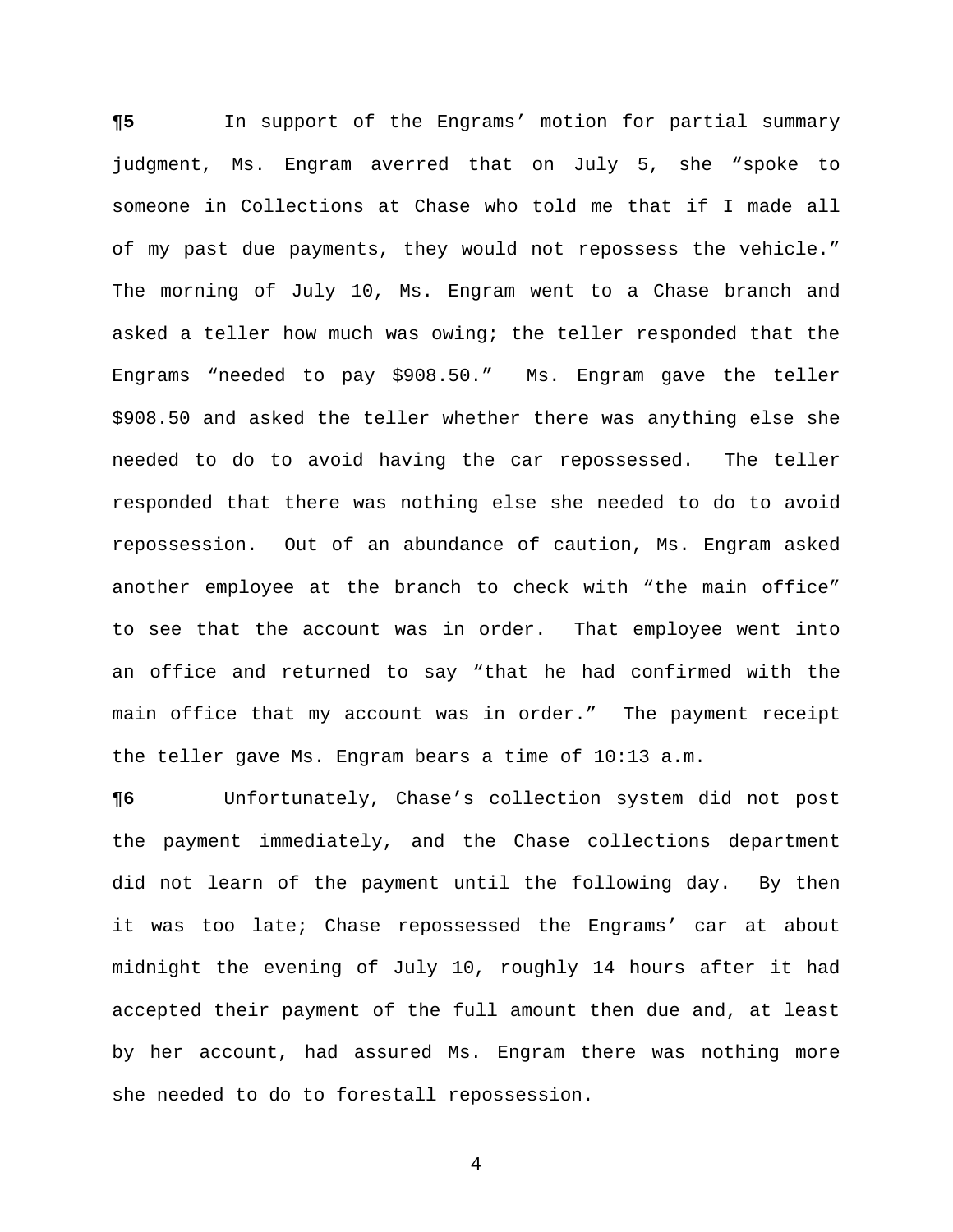**¶7** According to a log, the collector in charge of the account at Chase learned at 10:46 a.m. on July 11 that the Engrams' car had been repossessed even though they had brought their account current. Four minutes later, the collector contacted the Engrams' insurance company to find out whether insurance on the car was current. He was told the insurance had been canceled for nonpayment. Chase had not previously known that the Engrams' insurance had been cancelled. Under Chase's standard practices, it usually does not keep track of whether a borrower is in breach of his or her promise to maintain insurance; it verifies insurance coverage only when a vehicle has been repossessed and a customer seeks to redeem it. On July 13, a lawyer representing the Engrams wrote to Chase demanding the car be returned. Chase did not respond.

**¶8** The Engrams filed suit on July 21, seeking damages from Chase for alleged conversion and violation of Arizona's commercial code, Arizona Revised Statutes ("A.R.S.") sections 47-9601 *et seq.* After Chase sold the car with no objection from the Engrams, it filed a counterclaim for breach of contract seeking recovery of the deficiency. On cross-motions for summary judgment, the superior court entered judgment in favor of Chase and awarded it \$6,943.71 in damages plus attorney's fees of \$30,000. The Engrams timely appealed.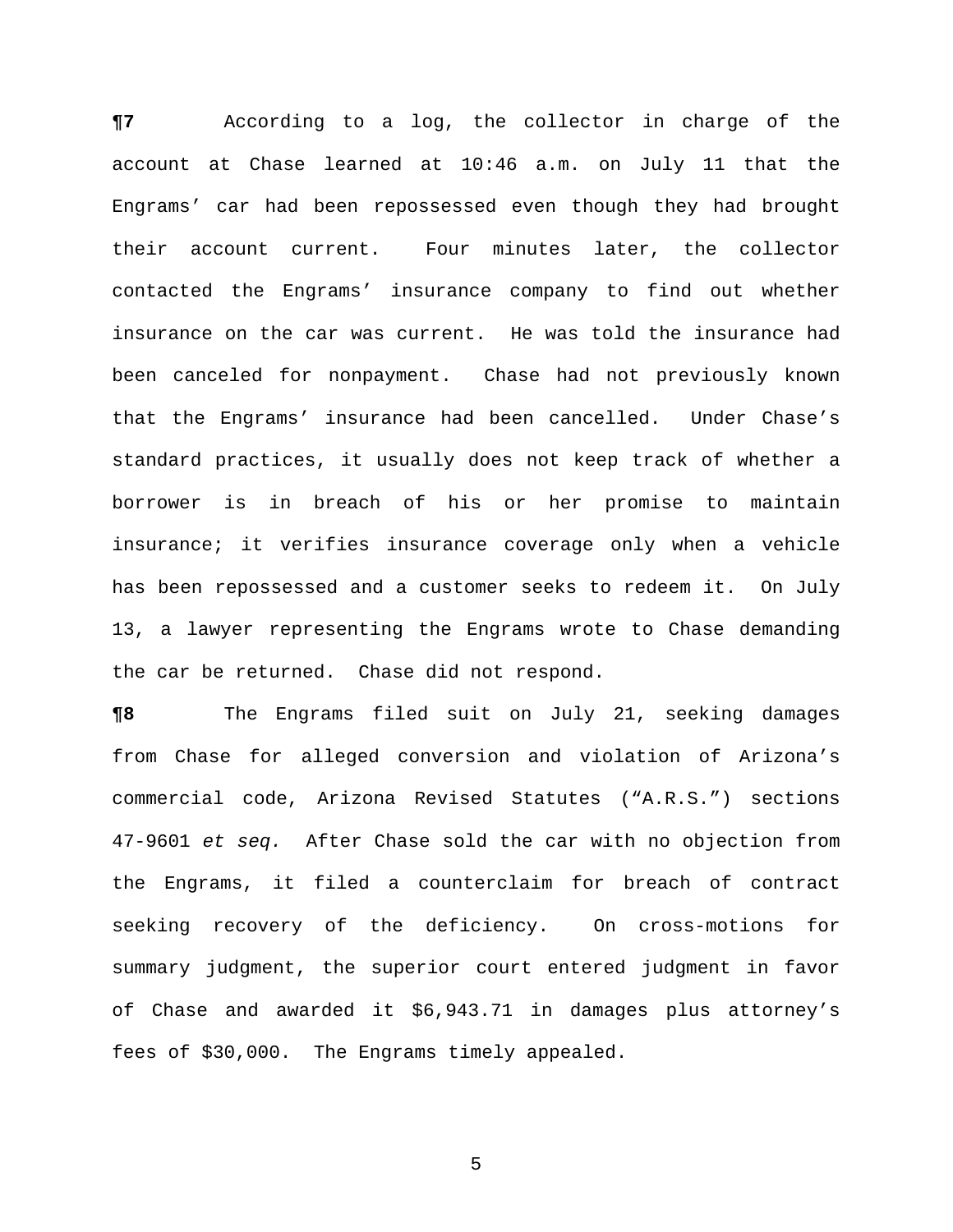**¶9** We have jurisdiction pursuant to A.R.S. § 12-2101(B) (2003).

#### **DISCUSSION**

## **A. Standard of Review.**

**¶10** Summary judgment may be granted when "there is no genuine issue as to any material fact and . . . the moving party is entitled to a judgment as a matter of law." Ariz. R. Civ. P. 56(c); *see also Schwab v. Ames Constr.*, 207 Ariz. 56, 60, ¶ 15, 83 P.3d 56, 60 (App. 2004). We view the evidence in the light most favorable to the party against whom judgment was entered and determine *de novo* whether there are genuine issues of material fact and whether the trial court erred in applying the law. *Unique Equip. Co., Inc. v. TRW Vehicle Safety Sys., Inc.*, 197 Ariz. 50, 52, ¶ 5, 3 P.3d 970, 972 (App. 1999).

### **B. Wrongful Repossession.**

**¶11** Arizona law provides that after a default, a secured party may take possession of the collateral without judicial process if it does not breach the peace. A.R.S. § 47-9609 (2005). As relevant, the Security Agreement provided that a borrower's failure to make a payment when due and failure to maintain property insurance on the collateral both constituted events of default. The Engrams argue Chase wrongfully repossessed their car because they had cured the payment default that had triggered the repossession before the repossession took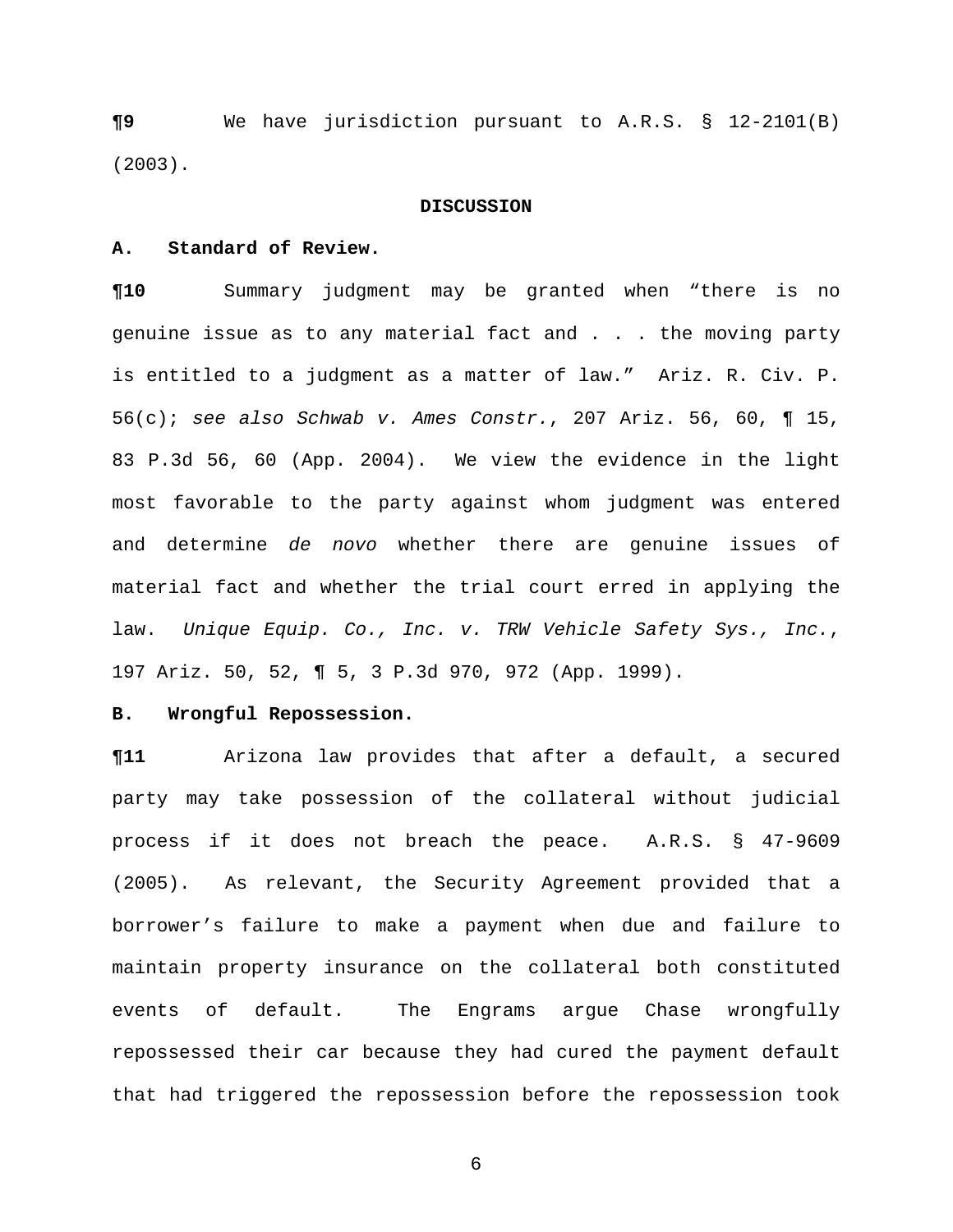place. Chase concedes that the Engrams' loan payments were current as of the time the car was repossessed but argues it was entitled to repossess the car because it reasonably believed the loan was insecure and because the Engrams were in breach for failure to maintain insurance.

## **1. Belief that repayment was insecure.**

**¶12** Although the July 10 payment was late, by accepting that payment Chase waived any right it might have had to repossess the car based on that breach. *See Miller v. Uhrick*, 146 Ariz. 413, 414, 706 P.2d 739, 740 (App. 1985) (acceptance of late payments waived creditor's right to invoke remedies in deed of trust unless creditor gave notice of her insistence on timely payment).

**¶13** Nevertheless, Chase contends that it was entitled to accelerate the debt and repossess the car because, in the language of the Security Agreement, it "reasonably deem[ed]" itself "insecure." A lender's right to accelerate a debt based on insecurity, however, is limited by A.R.S. § 47-1309 (Supp. 2009), which in relevant part provides that an agreement

> providing that one party . . . may accelerate payment or performance . . . "at<br>will" or when the party "deems itself or when the party "deems itself insecure", or words of similar import, means that the party has power to do so only if that party in good faith believes that the<br>prospect of payment or performance is payment or performance is impaired. The burden of establishing lack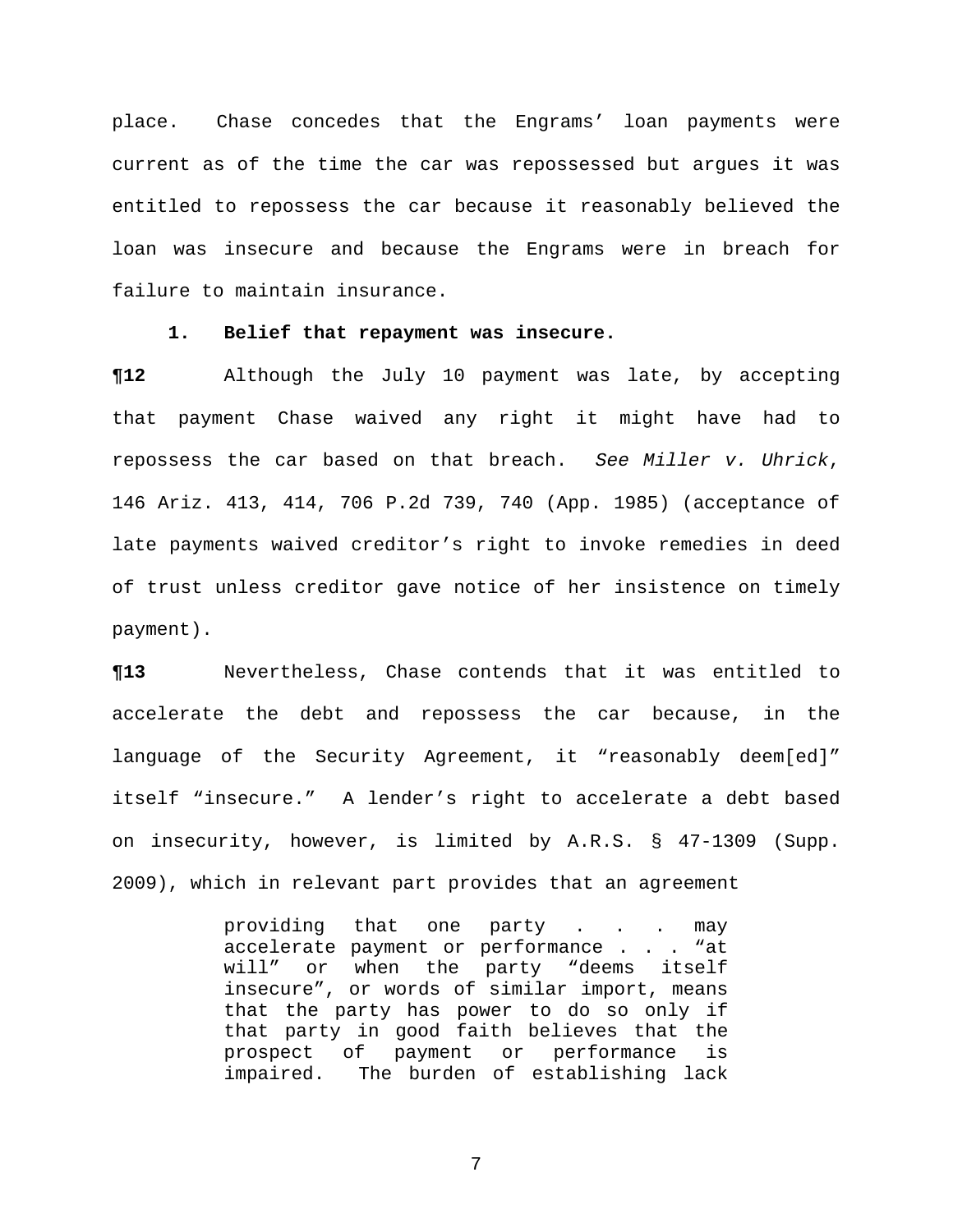of good faith is on the party against which the power has been exercised.

Under the statute, therefore, Chase could accelerate and repossess based on insecurity only if it "in good faith believe[d] that the prospect of payment or performance [was] impaired." Under A.R.S. § 47-9102(A)(43) (Supp. 2009), "'[g]ood faith' means honesty in fact and the observance of reasonable commercial standards of fair dealing."

**¶14** In support of its contention that it in good faith believed that "the prospect of payment or performance" by the Engrams was "impaired," Chase argues it thought the Engrams were hiding the car so it could not be repossessed. Chase offered no evidence, however, that prior to the repossession it believed the Engrams were hiding their car; its internal log does not reflect any concern that the Engrams were hiding the vehicle until July 11, the day after the repossession. By that time, of course, the Engrams had brought their loan current and (absent the very mistake that Chase made) would have had no reason to hide the car from repossession. Although the Engrams' payments had been repeatedly tardy, the fact that they had brought their loan current by paying more than \$900 the morning of July 10 at least creates a question of fact about any assertion by Chase that after receiving that payment, it honestly and in good faith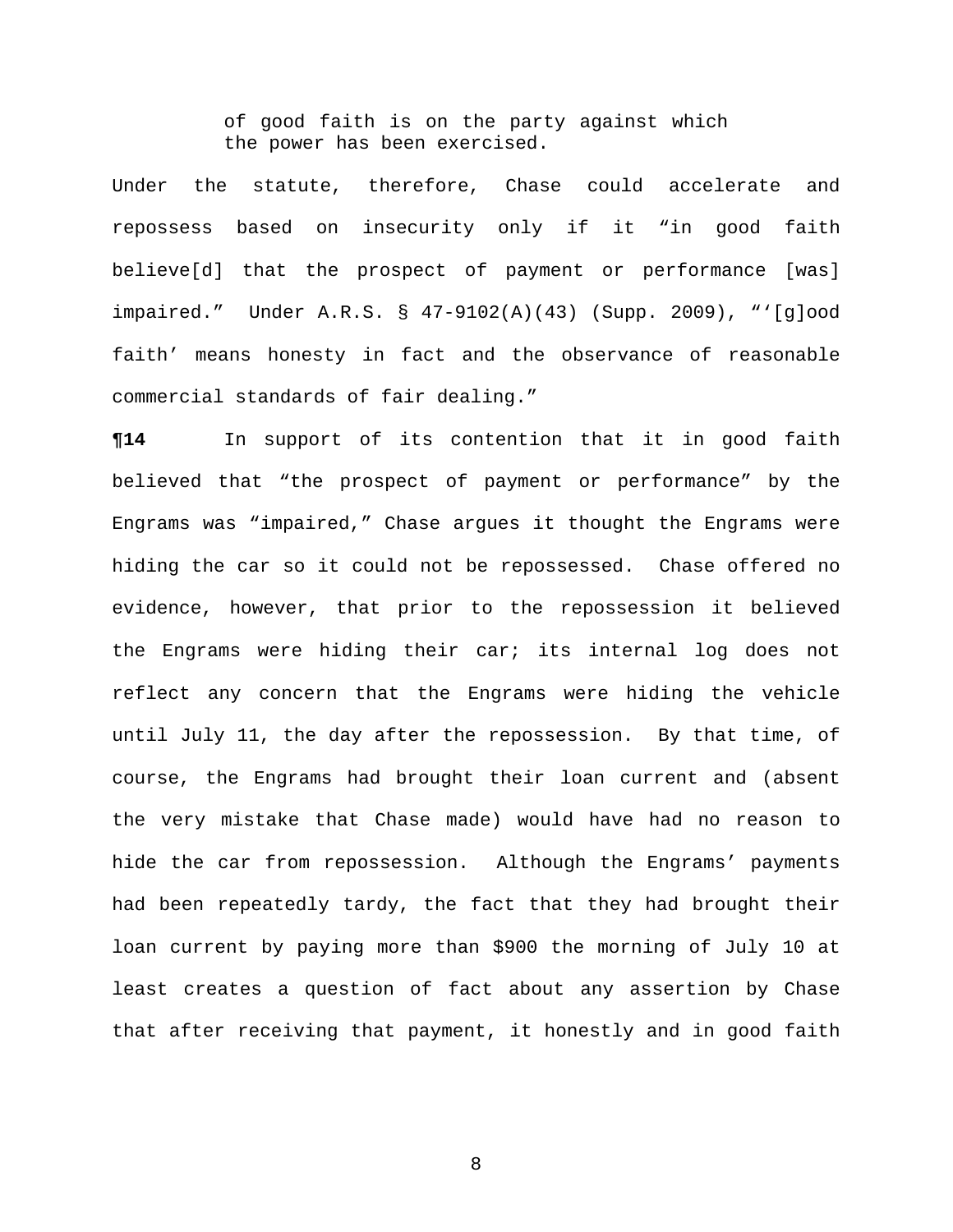believed that the prospect of further payments by the Engrams was impaired.

**¶15** Chase also asserts its numerous earlier unsuccessful attempts to reach the Engrams by telephone contributed to its belief the collateral was insecure. Although Chase unsuccessfully attempted to telephone the Engrams repeatedly between March and June 2006, it did speak with Mr. or Ms. Engram on several occasions. Further, the record does not support Chase's argument that Ms. Engram breached an oral agreement to surrender the vehicle on July 7. Chase's account notes indicate that the collector advised Ms. Engram on July 7 that she needed to surrender the vehicle, but do not say that she agreed to do so.

**¶16** Our review of the record reveals questions of material fact regarding whether Chase acted in good faith to repossess on the ground of insecurity. *See* A.R.S. § 47-9102(A)(43) (defining good faith as "honesty in fact"); *see also Clayton v. Crossroads Equip. Co.*, 655 P.2d 1125, 1129-30 (Utah 1982) (affirming judgment for borrower when creditor argued after the fact that it was insecure because borrower had removed collateral from the state). Accordingly, summary judgment should not have been entered in favor of Chase on this basis.

**2. Existence of an event of default.**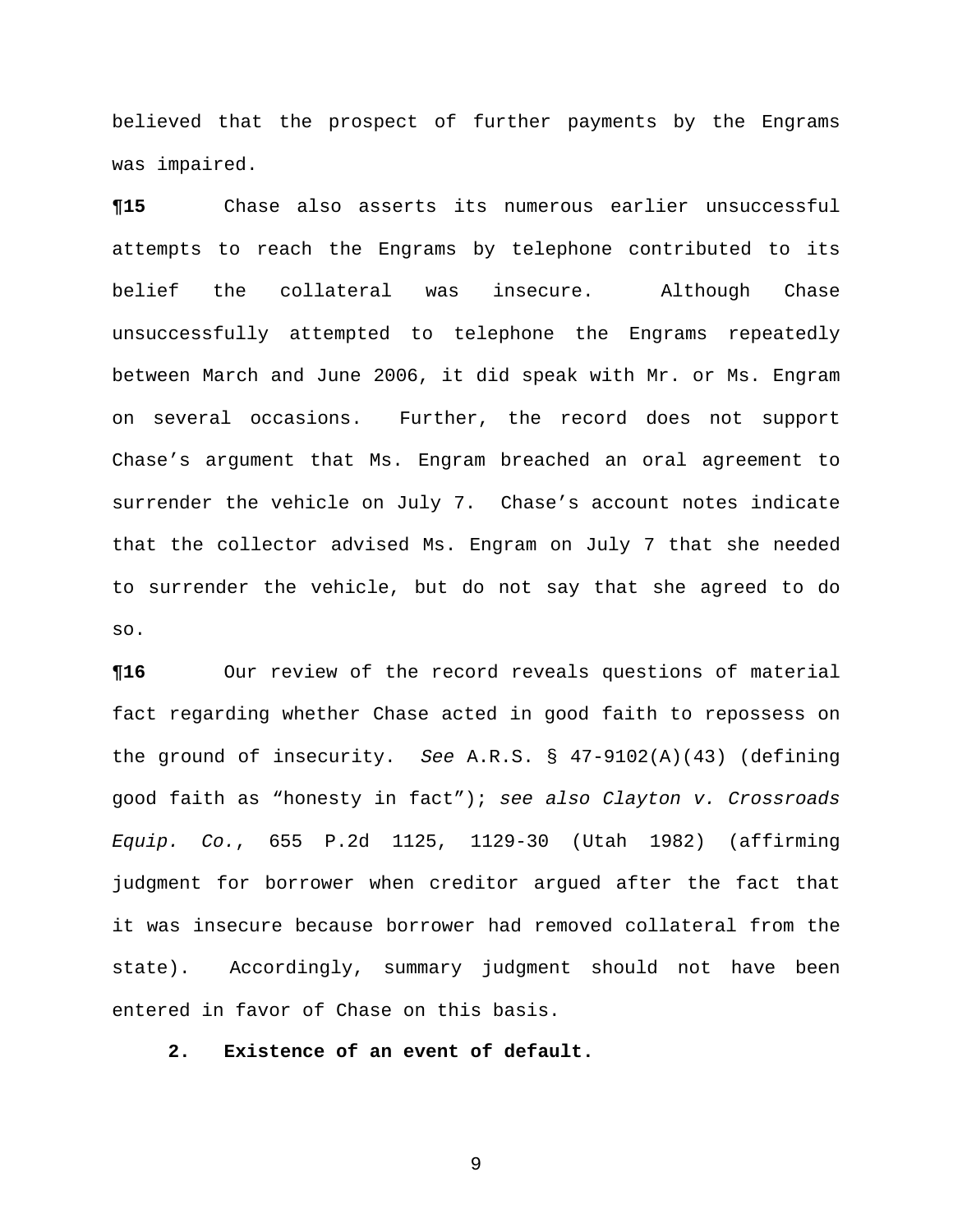**¶17** The record discloses both that Chase did not know of the Engrams' insurance default at the time it ordered the repossession and that it is not Chase's normal practice to repossess based on a borrower's failure to maintain insurance. Nevertheless, Chase argues the Engrams' failure to maintain property insurance on their car was an event of default under the Security Agreement that entitled it to repossess. Chase relies on A.R.S. § 47-9609(A)(1), which states that "[a]fter default, a secured party . . . [m]ay take possession of the collateral." It argues that § 47-9609 does not require the secured party to have knowledge of, or to base its decision on, any particular default; so long as there is a default, the secured party is entitled to seize the collateral.

**¶18** In response, the Engrams argue that pursuant to A.R.S. § 47-1309, the insurance default entitled Chase to repossess only if the lack of insurance reasonably caused Chase to believe that its security was impaired. The Engrams also contend that a lender's decision to accelerate a debt upon an event of default is subject to A.R.S. § 47-1304 (Supp. 2009), which provides, "Every contract or duty within this title imposes an obligation of good faith in its performance and enforcement." They argue Chase's attempt to justify the repossession based on the lack of insurance is a breach of Chase's duty of good faith.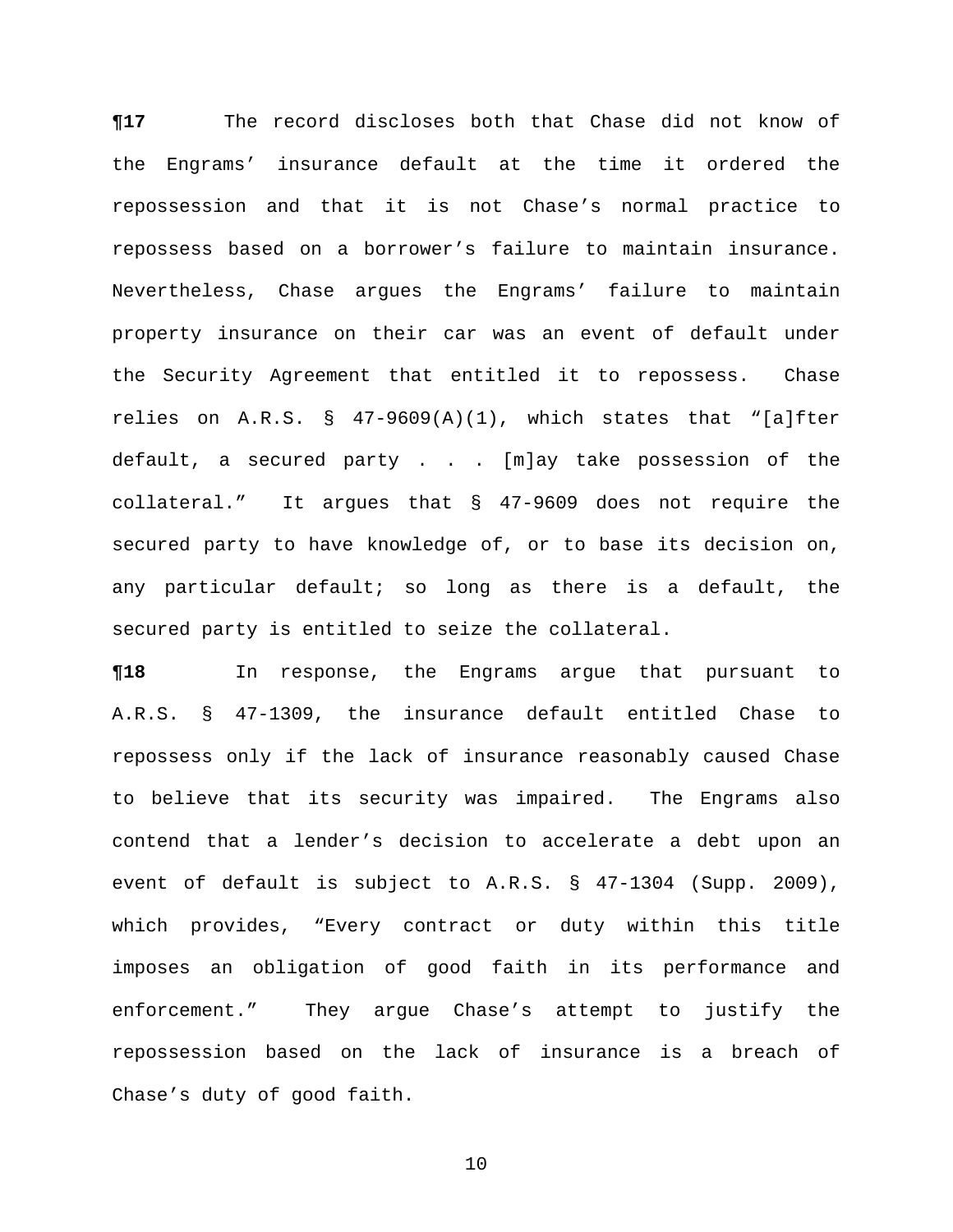**¶19** No Arizona case has addressed whether the good-faith provisions of the Uniform Commercial Code limit the right of a secured party to accelerate a debt and seize the collateral after an event of default, and other jurisdictions are split on the issue. In *Brown v. AVEMCO Inv. Corp.*, 603 F.2d 1367 (9th Cir. 1979), the issue was whether a lender acted within its authority in repossessing an airplane that secured a debt. The security agreement provided that the debt could be accelerated if the borrower sold the airplane without prior written consent of the lender. *Id.* at 1369. Without first obtaining consent, the borrower sold the airplane to a third party, which then tendered what it believed was the full amount owing under the note. *Id.* The lender refused the payment, accelerated the note and demanded a larger sum to pay off the loan. *Id.* When the new owner did not pay, the lender seized the airplane, then sold it for a profit. *Id.*

**¶20** Applying Texas law, the Ninth Circuit Court of Appeals reversed a jury verdict in favor of the lender because the district court had failed to instruct the jury that the lender was entitled to accelerate the note only "if it in good faith believed that the prospect of payment or performance of the contract was impaired." *Id.* at 1370, 1373*.* Underlying the appeals court's decision was the principle that "[a]cceleration clauses are designed to protect the creditor from actions by the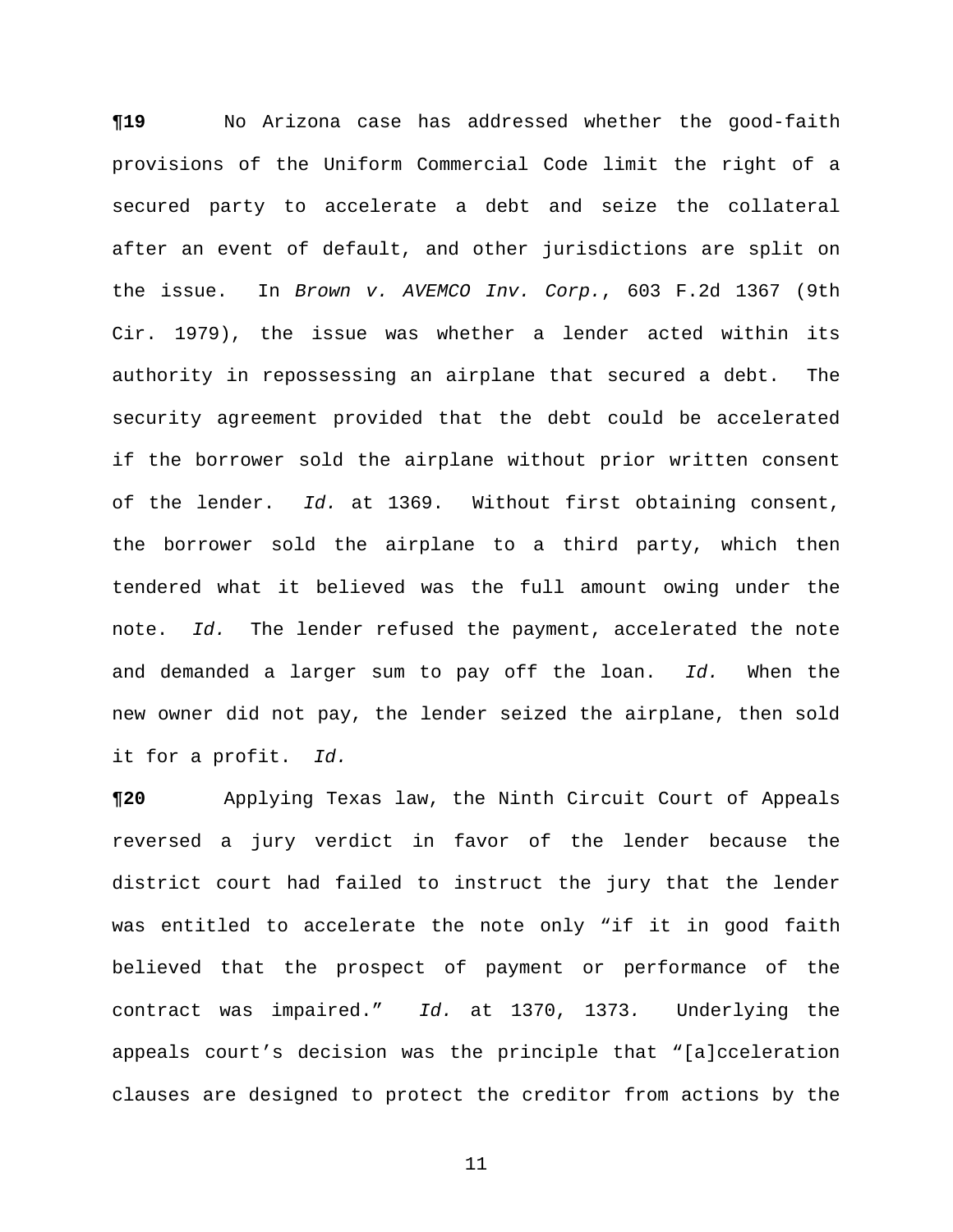debtor which jeopardize or impair the creditor's security. They are not to be used offensively, e.g., for the commercial advantage of the creditor." *Id.* at 1376. The court observed that acceleration does not occur automatically upon an event of default; the default merely permits the lender the option of accelerating, giving rise to potential abuse by the lender. *Id.*  at 1378. Guided also in part by principles of equity, the court held the lender was not entitled to accelerate unless it reasonably and in good faith believed itself to be insecure. *Id.* at 1379. Nevertheless, in remanding for a new trial, the court contrasted the "due-on-lease" default that occurred in that case with "[a] breach in insurance provisions[, which] more clearly jeopardizes the security." *Id.* at 1380; *see Fulton v. Anchor Sav. Bank, FSB*, 452 S.E.2d 208, 215 (Ga. App. 1994) (lender could not defend repossession on an event of default it did not rely on in ordering the repossession).

**¶21** By contrast, other cases have held that the insecurity provisions of the U.C.C. do not apply when a lender accelerates after an event of default. *See*, *e.g.*, *Greenberg v. Serv. Bus. Forms Indus., Inc.*, 882 F.2d 1538, 1540 (10th Cir. 1989) (Oklahoma law); *Bowen v. Danna*, 637 S.W.2d 560, 564 (Ark. 1982) (good-faith requirement "is inapplicable where the right to accelerate is conditioned upon the occurrence of an event, such as a lapse of required insurance coverage, which is in the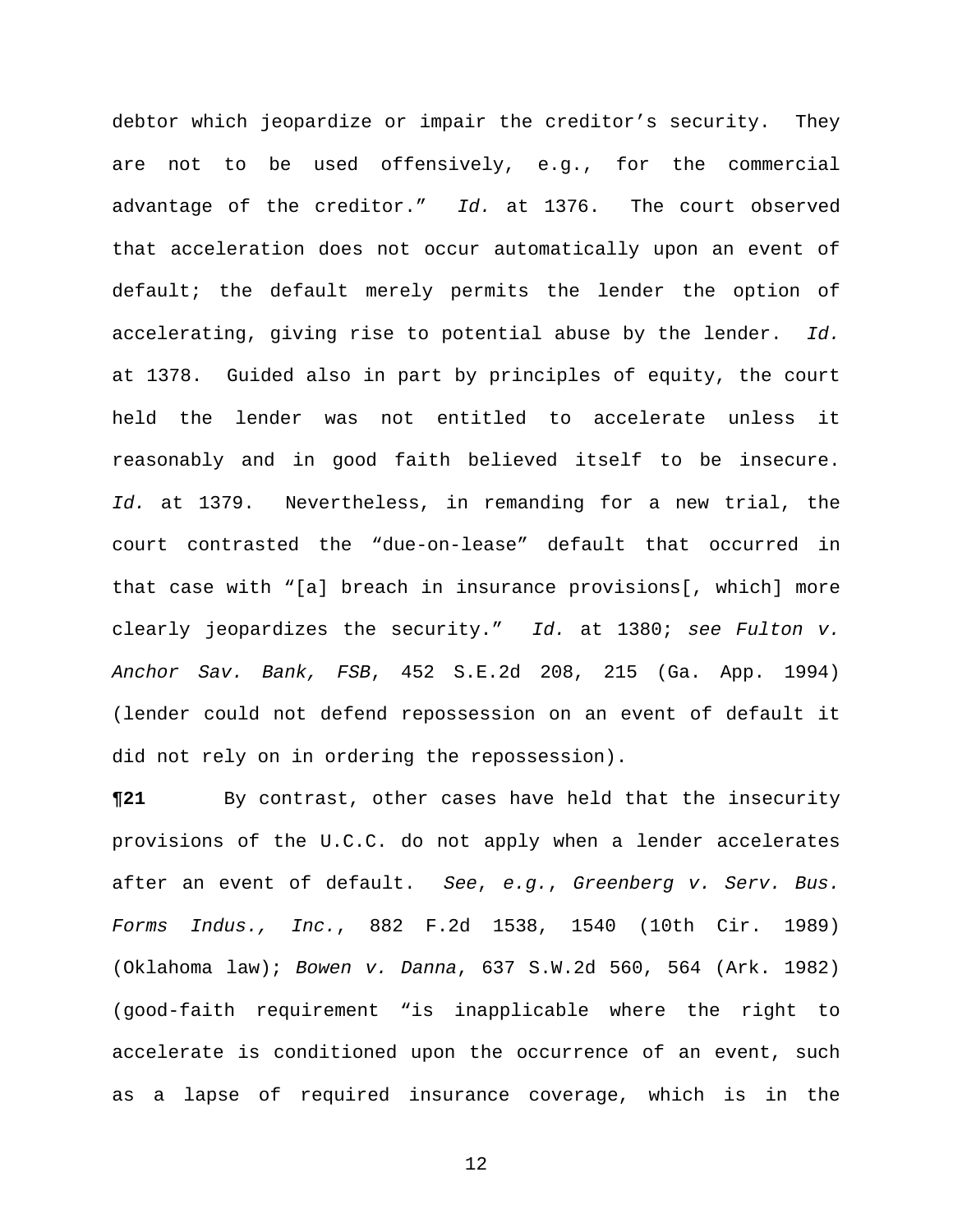complete control of the debtor"); *Don Anderson Enters., Inc. v. Entm't Enters., Inc.*, 589 S.W.2d 70, 73 (Mo. App. 1979); *Brummund v. First Nat'l Bank of Clovis*, 656 P.2d 884, 887 (N.M. 1983) (acceleration upon event of default that is within borrower's control is not limited by lender's good faith); *Matter of Sutton Invs., Inc.*, 266 S.E.2d 686, 690 (N.C. App. 1980).

**¶22** We need not resolve the issue under Arizona law given the record in this case, which discloses evidence on which a jury could conclude that Chase three times assured Ms. Engram that if she and her husband brought the loan current, the bank would not repossess their car. The Engrams offered evidence that Chase made those assurances to Ms. Engram once on the phone on July 5 and then twice in the branch on July 10, when two bank employees told her separately that having paid the amount owing, she did not have to do anything else to forestall repossession. A jury hearing this evidence could conclude that having received Chase's assurances that if they brought their loan current, their car would not be repossessed, the Engrams acted in reliance on those assurances by paying the full amount outstanding as of July 10.

**¶23** Under these circumstances, the jury could find that Chase was estopped or had waived its ability to repossess the car on July 10 for an event of default other than a failure to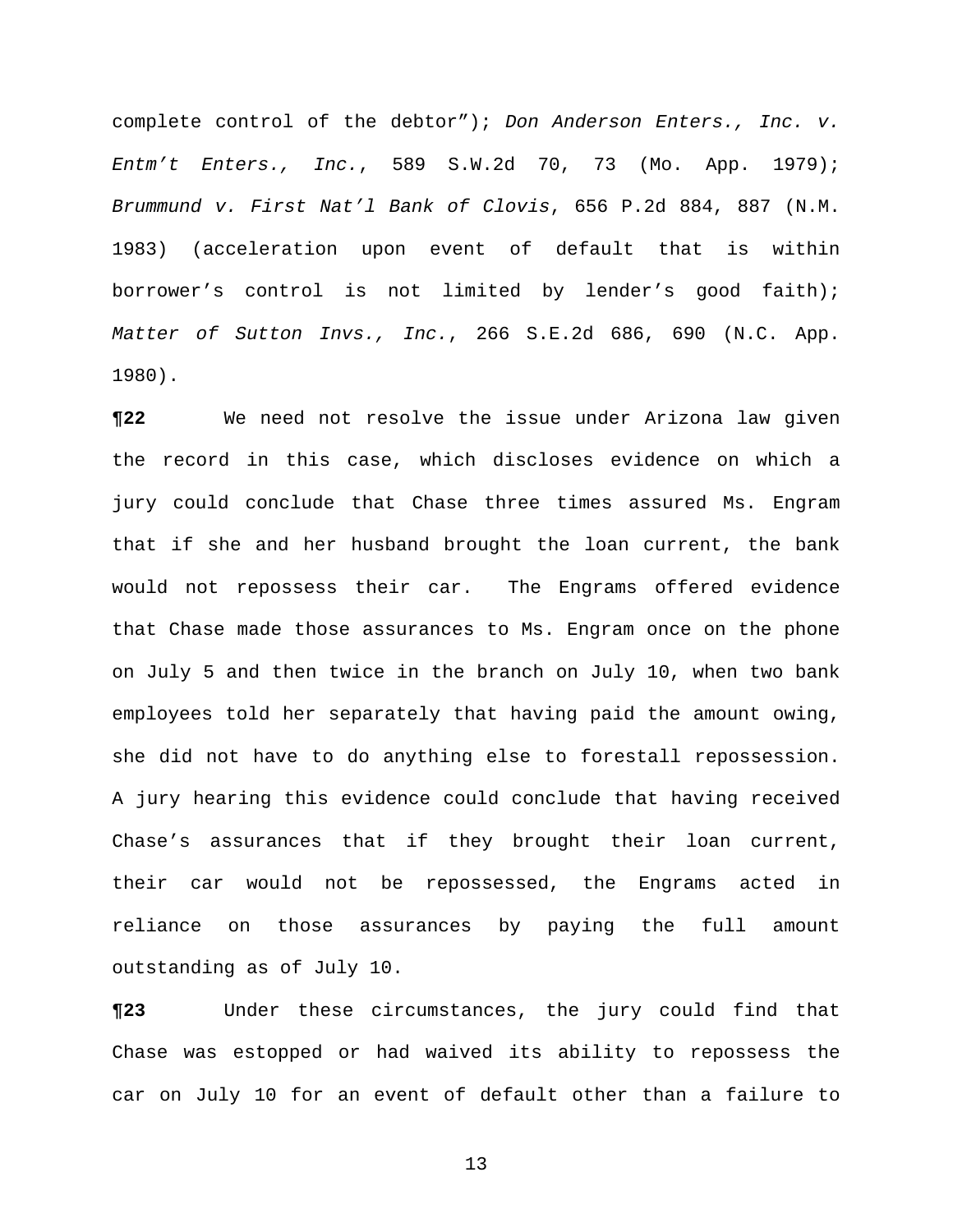pay. *See*, *e.g.*, *Ariz. Title Guar. & Trust Co. v. Modern Homes, Inc.*, 84 Ariz. 399, 403, 330 P.2d 113, 115 (1958) ("When one has waived strict performance of the provisions of a contract as to when payments must be made, he thereby waives prior defaults and cannot forfeit for subsequent failure until the purchaser is notified of seller's intention to insist upon strict performance and given a reasonable opportunity to bring payments to date"); *Miller*, 146 Ariz. at 414, 706 P.2d at 740; *Mercedes-Benz Credit Corp. v. Morgan*, 850 S.W.2d 297, 299-300 (Ark. 1993) (lender that repeatedly accepts late payments waives right to insist on timely payment absent notice); *Cobb v. Midwest Recovery Bureau Co.*, 295 N.W.2d 232, 237 (Minn. 1980) (same); *Moe v. John Deere Co.*, 516 N.W.2d 332, 337-38 (S.D. 1994) (citing estoppel principles).

**¶24** Accordingly, because material issues of fact prevent entry of summary judgment in Chase's favor on the Engrams' claims, we reverse the judgment and remand for further proceedings consistent with this decision.

#### **C. Deficiency Judgment.**

**¶25** The superior court also entered summary judgment in Chase's favor on its claim for a deficiency judgment. *See*  A.R.S. § 47-9615(D) (2005). The Engrams argue on appeal the court erred because Chase did not provide evidence that it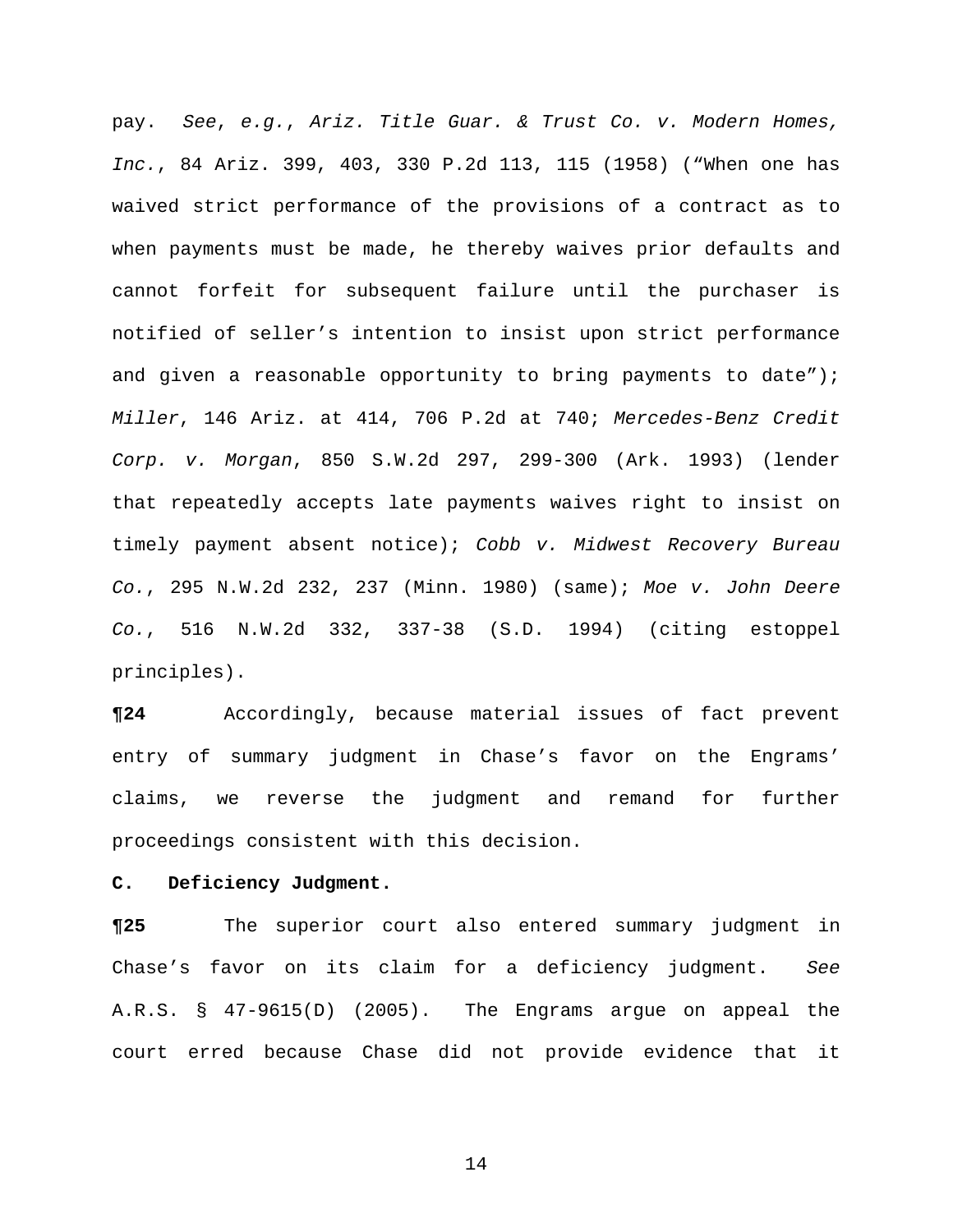conducted the sale of the car in a commercially reasonable manner.

**¶26** After default, a secured party may sell or otherwise dispose of the collateral as long as it does so in a commercially reasonable manner. A.R.S. § 47-9610(A) & (B) (2005). Every aspect of the disposition, including the method, manner, time, place and other terms must be commercially reasonable. A.R.S. § 47-9610(B). When suing on the deficiency, the secured party has the burden to show that the sale was conducted in a commercially reasonable manner. *Gulf Homes, Inc. v. Goubeaux*, 124 Ariz. 142, 145, 602 P.2d 810, 813 (1979).

**¶27** In its motion for summary judgment on its deficiency claim, Chase reported that it sold the vehicle at auction for \$5,900, leaving a \$6,943.71 deficiency on the Engrams' loan. As evidence of the reasonableness of the sale, Chase offered only a letter it had sent to Ms. Engram advising her of the sale and setting forth its calculation of the deficiency amount. The Engrams argued the letter was inadmissible hearsay; even if the letter were admissible, however, it did not establish that the sale was commercially reasonable, as it contained no information regarding the method, manner, time, place and other terms of the sale.

**¶28** Bcause Chase did not offer evidence to establish that it conducted the sale in a commercially reasonable manner, it